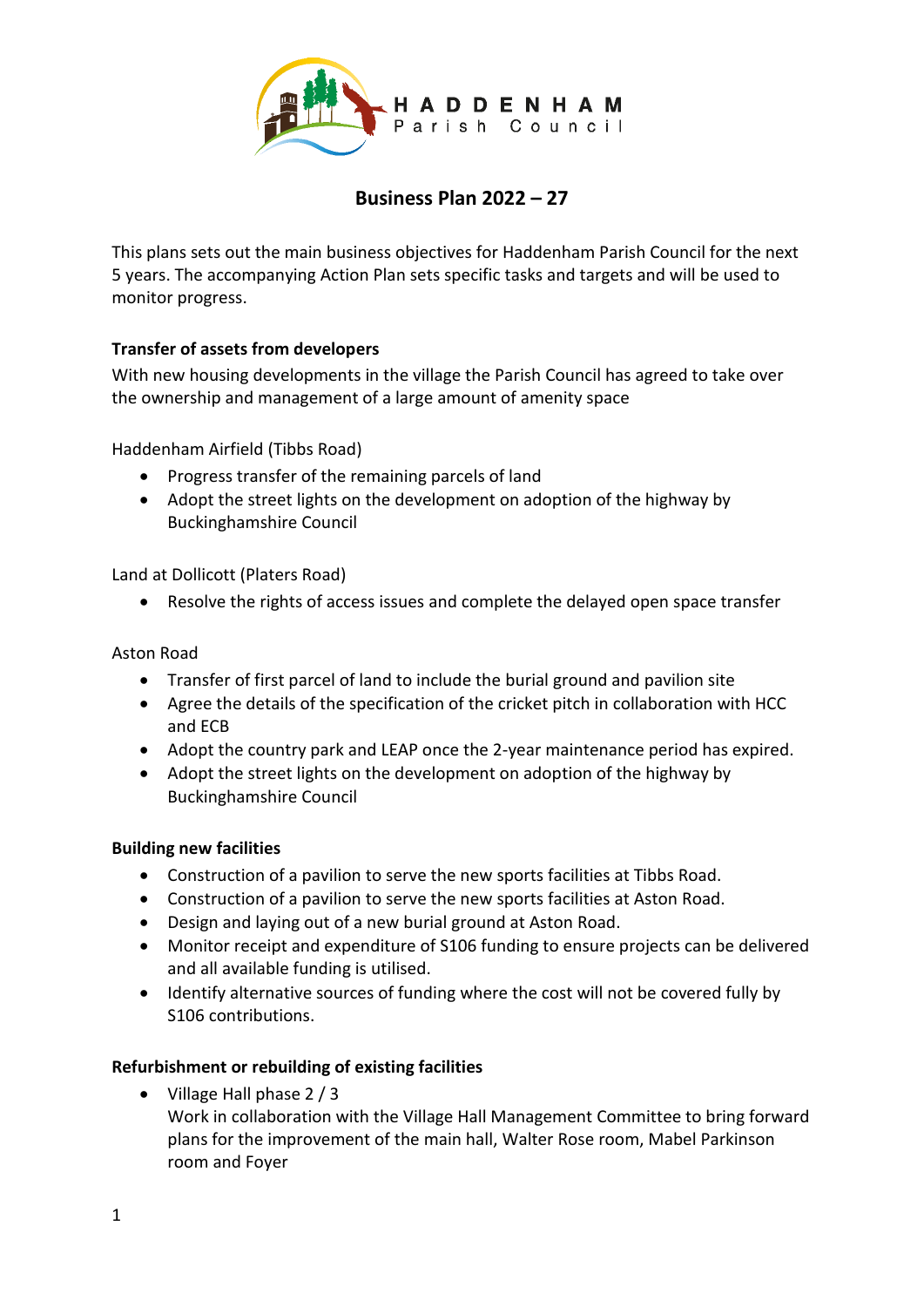# Woodways pavilion

Work with the current users to carry out an options appraisal, chose an option to take forward and identify sources of funding.

# **Charities**

Haddenham Parochial Charities and Educational Charity

- To investigate the feasibility of setting up a new Charitable Incorporated Organisation with a view to modernising and merging the small Haddenham Charities.
- To support the Parochial Charity Trustees to ensure the charities continue to fulfil their duties until new arrangements are in place.
- To resolve issues with the lease on the allotment site.

Banks Park Recreation Ground Charity

- Ensure the charity is properly managed in line with Charity law.
- Work with the Village Hall Management Committee and Charity Commission to set in place new leasing arrangements for the village hall and PC office.
- Consider including BPRGC in the new CIO
- Renew lease on Banks Cottage.
- Manage the hiring out of the new Conference Room.

### **Planning**

- Respond to consultations to around 100 new planning applications per annum
- Hold pre-application meetings with developers.
- Where possible negotiate new facilities for inclusion in S106 agreements.
- Liaise with developers during construction.
- Monitor construction for any deviation from plans or flaws in building work.
- Provide a mediation service between residents and develpers.
- Progress with the Streetscape Project.
- Continue to monitor the Neighbourhood Plan and any need to initiate an update.
- Monitor progress with the new Buckinghamshire Local Plan and actively participate when invited to do so.

# **Asset and Environment Management**

- Ensure the Parish Office and Woodways pavilion are properly managed with all necessary health and safety processes are in place.
- Ensure necessary hiring / leasing agreements are in place for the use of community facilities.
- Review of hiring charges for use of community facilities.
- Continue with street light replacement program
- Adopt and Biodiversity Policy and continue to prioritise biodiversity in working practices.
- Maintain and replace play equipment as necessary in 4 play areas
- Restoration of boundary walls at St. Mary's Churchyard